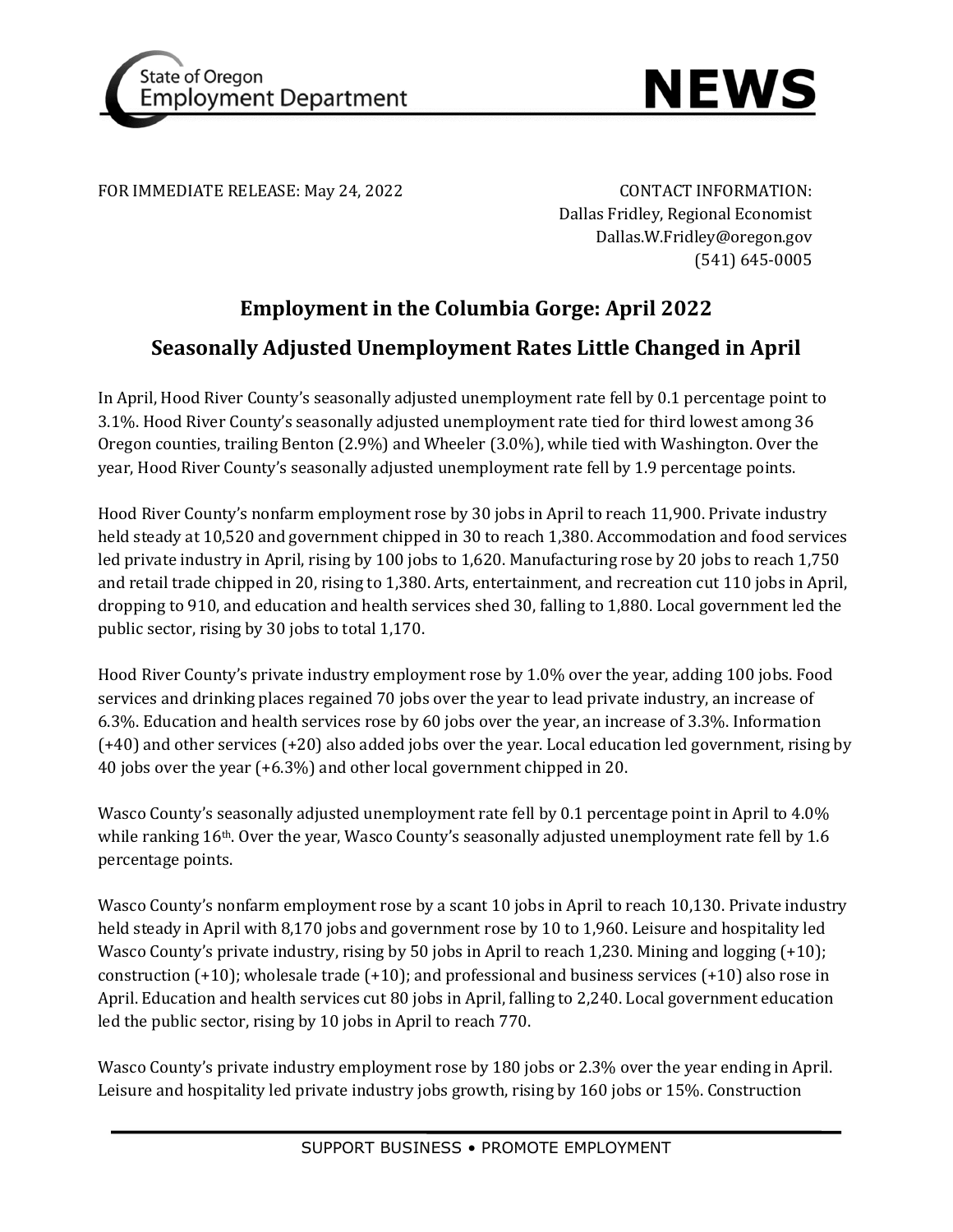increased its payrolls by 80 jobs over the year, climbing to 440 (+22.2%), and information rose by 60 to reach 350 (20.7%). Professional and business services (+40 jobs) also rose over the year. Education and health services cut its payrolls by 120 jobs, an over-the-year loss of 5.1%. Retail trade cut 30 jobs over the year, falling to 1,630 (-1.8%), and manufacturing shed 20, dropping to 540. In the public sector, local education rose by 70 jobs over the year and other local government cut 20.

Gilliam County's seasonally adjusted unemployment rate rose by 0.1 percentage point in April to 3.4%, ranking fifth out of 36 Oregon counties. Over the year, Gilliam County's seasonally adjusted unemployment rate fell by 2.1 percentage points. Gilliam County's nonfarm employment fell by five jobs in April to total 940. Over the year, Gilliam County's private industry total rose by 135 jobs to 700, an increase of 23.9%. Government cut five jobs over the year, falling to 220 (-2%).

Sherman County's seasonally adjusted unemployment rate fell by 0.1 percentage point in April to 3.4%, good enough to rank fifth in Oregon – but in a five-way tie. Over the year, Sherman County's seasonally adjusted unemployment rate fell by 1.1 percentage points. Sherman County's nonfarm employment rose by 10 jobs in April to reach 905. Private industry increased its total by 15 jobs, climbing to 615, and government cut five, falling to 290. Over the year ending in April, private industry rose by 35 jobs and government idled 35.

Wheeler County's seasonally adjusted unemployment rate held steady in April at 3.0%, ranking as Oregon's second lowest county unemployment rate, trailing Benton (2.9%). Over the year Wheeler County's seasonally adjusted unemployment rate fell by 0.4 percentage point. Nonfarm employment totaled 295 in April, with private industry rising by five jobs and government cutting five. Over the year ending in April, private industry cut five jobs, falling to 160, and government cut five, dropping to 135.

# **Next Press Releases**

The Oregon Employment Department plans to release the May 2022 county and metropolitan area unemployment rates on June  $22<sup>nd</sup>$ , 2022 and the statewide unemployment rate and employment survey data for May on June 15th, 2022.

The Oregon Employment Department and the U.S. Bureau of Labor Statistics (BLS) work cooperatively to develop and publish monthly payroll employment and labor force data for Oregon's metropolitan areas and counties. The estimates of monthly job gains and losses are based on a survey of businesses. The estimates of unemployment are based on a survey of households and other sources.

The Oregon Employment Department payroll employment estimates are revised quarterly using information from unemployment insurance tax records. All department publications use data from this *official Oregon series* unless noted.

The department also makes the BLS-produced nonfarm payroll employment series for metropolitan areas available. These are revised annually by BLS.

The pdf version of the news release, including tables and graphs, can be found a[t www.qualityinfo.org/press](http://www.qualityinfo.org/press-release/)[release/ .](http://www.qualityinfo.org/press-release/) To obtain the data in other formats such as in Excel, visit [www.QualityInfo.org,](http://www.qualityinfo.org/) select *Economic Data*, and choose *LAUS* or *CES*. To request the press release as a Word document, contact the person shown at the top of this press release.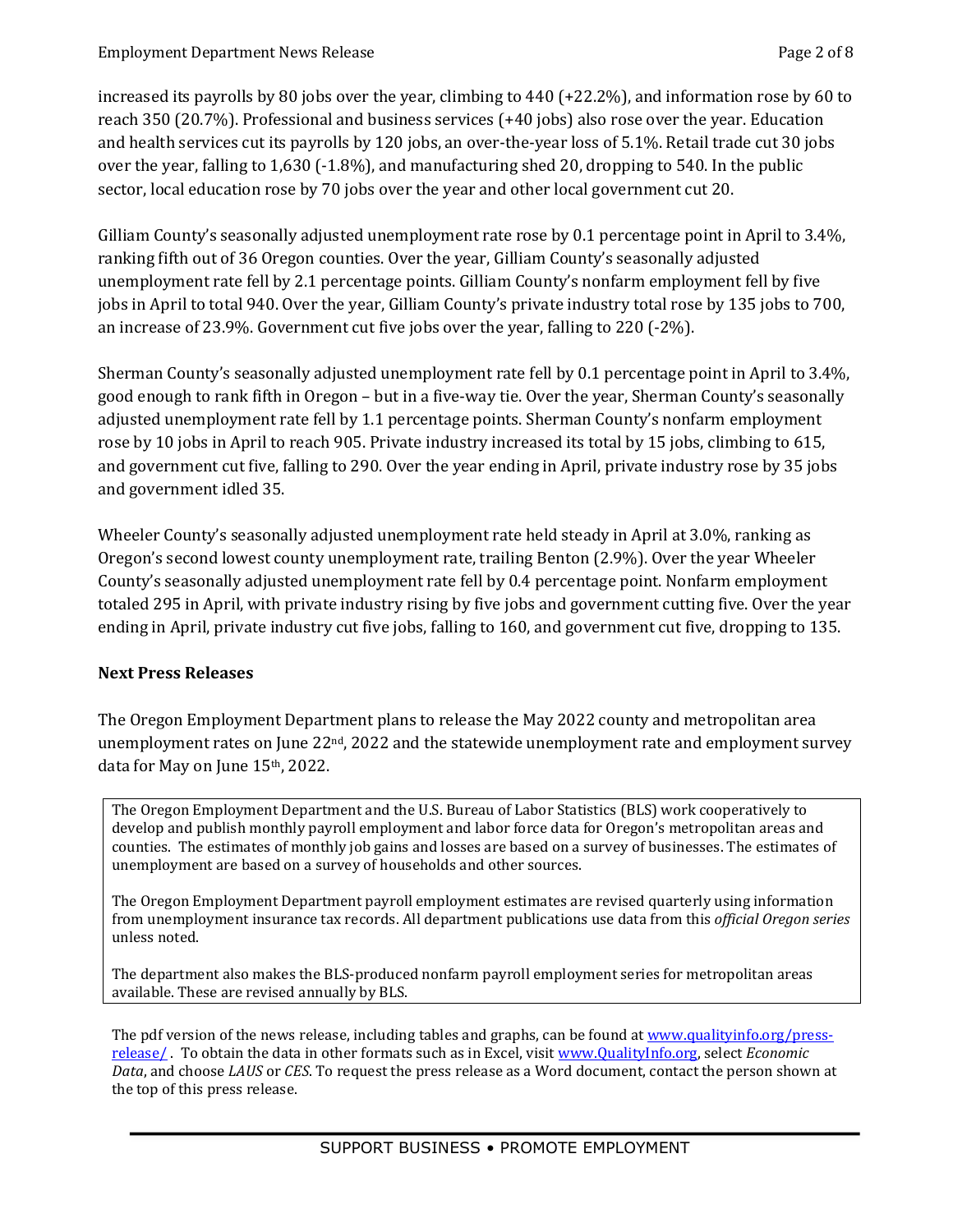You can subscribe to receive notification of new articles and publications from www.QualityInfo.org. To subscribe, go to [www.qualityinfo.org/p-sofrm,](http://www.qualityinfo.org/p-sofrm) enter your email address and click Sign In. In the Publication section, click on the + sign next to a report type category and then click on the geography(s) you are interested in. Take some time to browse the other publications on the page and see if there are some you'd like to receive an email notification for. You can receive notifications on a daily, weekly, or monthly schedule – whichever is most convenient for you. You can change your preferences – or unsubscribe – at any time.

To file an Unemployment Insurance claim, visit our online claims system or call our contact centers, where Employment Department staff are ready to help by phone, at 1-877-FILE-4-UI (1-877-345-3484). For help finding jobs and training resources, go to: [www.WorkSourceOregon.org](http://www.worksourceoregon.org/)

The Oregon Employment Department (OED) is an equal opportunity agency. Everyone has a right to use OED programs and services. OED provides free help. Some examples are: Sign language and spoken language interpreters, written materials in other languages, braille, large print, audio and other formats. If you need help, please call 971-673-6400. TTY users call 711. You can also ask for help at OED\_Communications@employ.oregon.gov.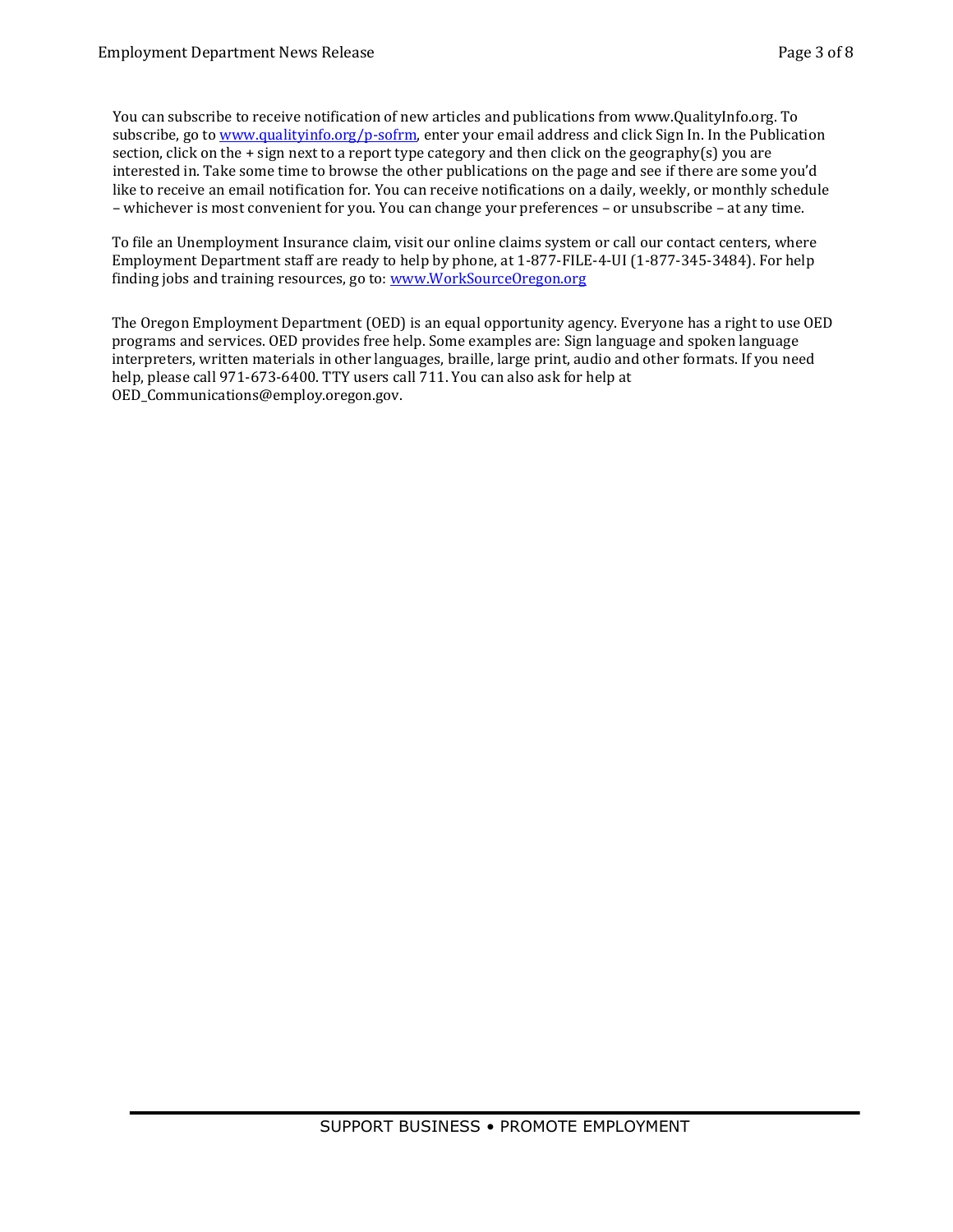#### **Gilliam County Current Labor Force and Industry Employment**

|                                                | April<br>2022 |               | April<br>2021 | --Change From-- |               |
|------------------------------------------------|---------------|---------------|---------------|-----------------|---------------|
|                                                |               | March<br>2022 |               | March<br>2022   | April<br>2021 |
| <b>Labor Force Status</b>                      |               |               |               |                 |               |
| Civilian labor force                           | 1,020         | 1,034         | 917           | $-14$           | 103           |
| Unemployed                                     | 37            | 38            | 51            | $-1$            | $-14$         |
| Unemployment rate                              | 3.6%          | 3.7%          | 5.6%          | $-0.1$          | $-2.0$        |
| Unemployment rate (seasonally adjusted)        | 3.4%          | 3.3%          | 5.5%          | 0.1             | $-2.1$        |
| Employed                                       | 983           | 996           | 866           | $-13$           | 117           |
| <b>Nonfarm Payroll Employment</b>              |               |               |               |                 |               |
| Total nonfarm employment                       | 940           | 945           | 810           | -5              | 130           |
| Total nonfarm employment (seasonally adjusted) | 945           | 955           | 815           | -10             | 130           |
| Total private                                  | 700           | 710           | 565           | -10             | 135           |
| Trade, transportation, and utilities           | 135           | 135           | 125           | $\Omega$        | 10            |
| Professional and business services             | 235           | 245           | 245           | -10             | $-10$         |
| Education and health services                  | 65            | 65            | 75            | 0               | -10           |
| Leisure and hospitality                        | 50            | 50            | 30            | 0               | 20            |
| Government                                     | 240           | 235           | 245           | 5               | -5            |
| Federal government                             | 10            | 10            | 15            | 0               | -5            |
| State government                               | 10            | 10            | 10            | 0               | 0             |
| Local government                               | 220           | 215           | 220           | 5               | 0             |

The most recent month is preliminary, the prior month is revised. Prepared in cooperation w ith the U.S. Department of Labor, Bureau of Labor Statistics.

Civilian labor force includes employed and unemployed individuals 16 years and older by place of residence. Employed includes payroll employment, self-employed, unpaid family w orkers, domestics, agriculture, and labor disputants. Unemployment rate is calculated by dividing unemployed by civilian labor force.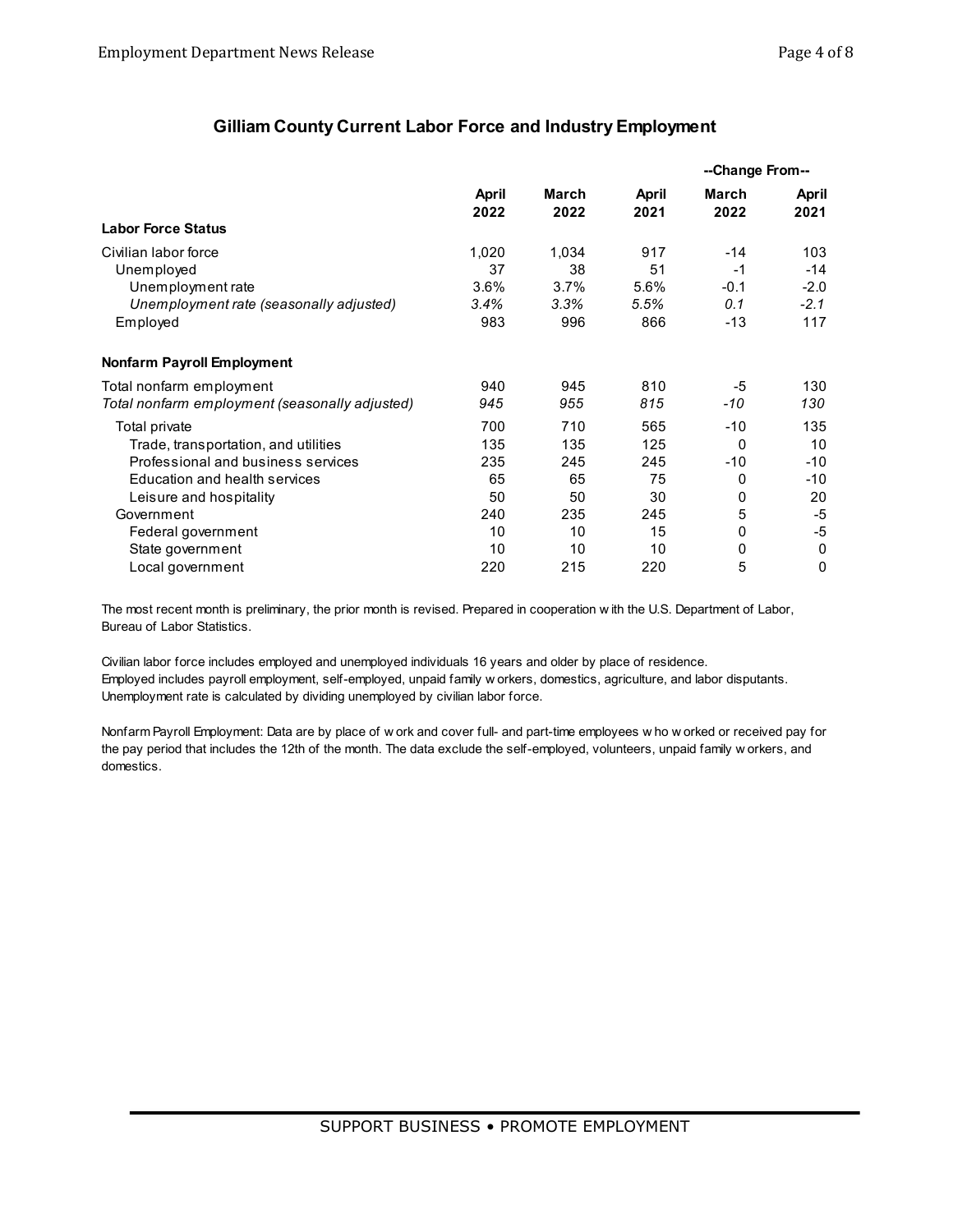#### **Hood River County Current Labor Force and Industry Employment**

|                                                 |                      |               |                      | --Change From--      |               |
|-------------------------------------------------|----------------------|---------------|----------------------|----------------------|---------------|
|                                                 | <b>April</b><br>2022 | March<br>2022 | <b>April</b><br>2021 | <b>March</b><br>2022 | April<br>2021 |
| <b>Labor Force Status</b>                       |                      |               |                      |                      |               |
| Civilian labor force                            | 14,320               | 14,495        | 14,103               | $-175$               | 217           |
| Unemployed                                      | 456                  | 470           | 723                  | $-14$                | $-267$        |
| Unemployment rate                               | 3.2%                 | 3.2%          | 5.1%                 | 0.0                  | $-1.9$        |
| Unemployment rate (seasonally adjusted)         | 3.1%                 | 3.2%          | 5.0%                 | $-0.1$               | $-1.9$        |
| Employed                                        | 13,864               | 14,025        | 13,380               | $-161$               | 484           |
| <b>Nonfarm Payroll Employment</b>               |                      |               |                      |                      |               |
| Total nonfarm employment                        | 11,900               | 11,870        | 11,740               | 30                   | 160           |
| Total nonfarm employment (seasonally adjusted)  | 11,850               | 11,920        | 11,700               | $-70$                | 150           |
| Total private                                   | 10,520               | 10,520        | 10,420               | 0                    | 100           |
| Mining, logging, and construction               | 490                  | 490           | 520                  | 0                    | $-30$         |
| Manufacturing                                   | 1,750                | 1,730         | 1,790                | 20                   | $-40$         |
| Trade, transportation, and utilities            | 2,050                | 2,030         | 2,070                | 20                   | $-20$         |
| Wholesale trade                                 | 500                  | 500           | 490                  | 0                    | 10            |
| Retail trade                                    | 1,380                | 1,360         | 1,410                | 20                   | $-30$         |
| Transportation, warehousing, and utilities      | 170                  | 170           | 170                  | 0                    | $\mathbf 0$   |
| Information                                     | 130                  | 130           | 90                   | 0                    | 40            |
| <b>Financial activities</b>                     | 310                  | 310           | 320                  | 0                    | $-10$         |
| Professional and business services              | 1,030                | 1,030         | 1,020                | 0                    | 10            |
| Education and health services                   | 1,880                | 1,910         | 1,820                | $-30$                | 60            |
| Leisure and hospitality                         | 2,530                | 2,540         | 2,460                | $-10$                | 70            |
| Arts, entertainment, and recreation             | 910                  | 1,020         | 910                  | $-110$               | $\mathbf 0$   |
| Accommodation and food services                 | 1,620                | 1,520         | 1,550                | 100                  | 70            |
| Accommodation                                   | 430                  | 390           | 430                  | 40                   | $\mathbf 0$   |
| Food services and drinking places               | 1,190                | 1,130         | 1,120                | 60                   | 70            |
| Other services                                  | 350                  | 350           | 330                  | 0                    | 20            |
| Government                                      | 1,380                | 1,350         | 1,320                | 30                   | 60            |
| Federal government                              | 110                  | 100           | 110                  | 10                   | 0             |
| State government                                | 100                  | 110           | 100                  | $-10$                | $\mathbf 0$   |
| Local government                                | 1,170                | 1,140         | 1,110                | 30                   | 60            |
| Local education                                 | 670                  | 660           | 630                  | 10                   | 40            |
| Local government excluding educational services | 500                  | 480           | 480                  | 20                   | 20            |

The most recent month is preliminary, the prior month is revised. Prepared in cooperation w ith the U.S. Department of Labor, Bureau of Labor Statistics.

Civilian labor force includes employed and unemployed individuals 16 years and older by place of residence. Employed includes payroll employment, self-employed, unpaid family w orkers, domestics, agriculture, and labor disputants. Unemployment rate is calculated by dividing unemployed by civilian labor force.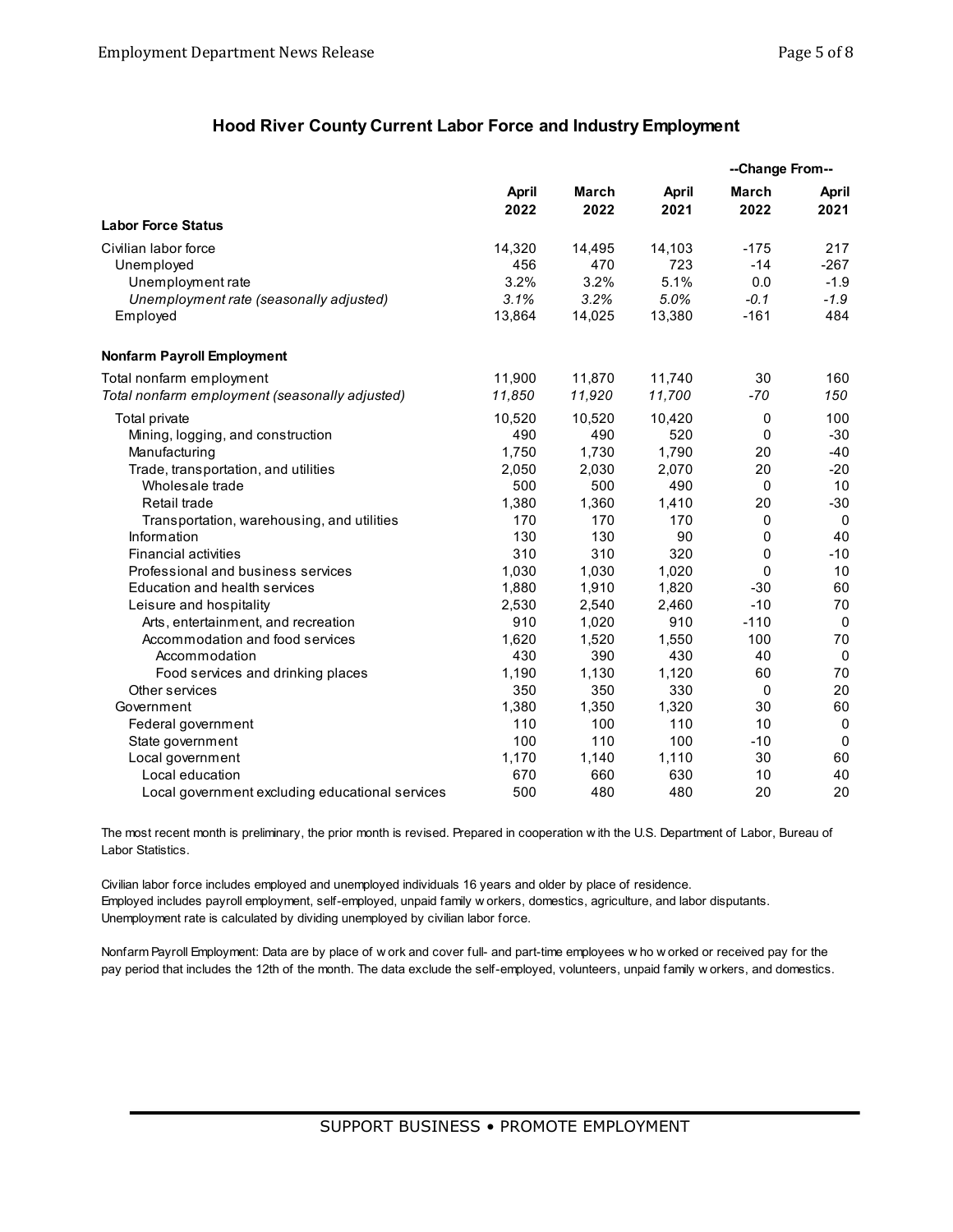## **Sherman County Current Labor Force and Industry Employment**

|                                                | April<br>2022 |               | April<br>2021 | --Change From-- |               |
|------------------------------------------------|---------------|---------------|---------------|-----------------|---------------|
|                                                |               | March<br>2022 |               | March<br>2022   | April<br>2021 |
| <b>Labor Force Status</b>                      |               |               |               |                 |               |
| Civilian labor force                           | 963           | 959           | 964           | 4               | $-1$          |
| Unemployed                                     | 29            | 32            | 45            | -3              | $-16$         |
| Unemployment rate                              | 3.0%          | 3.3%          | 4.7%          | $-0.3$          | $-1.7$        |
| Unemployment rate (seasonally adjusted)        | 3.4%          | 3.5%          | 4.5%          | $-0.1$          | $-1.1$        |
| Employed                                       | 934           | 927           | 919           | 7               | 15            |
| Nonfarm Payroll Employment                     |               |               |               |                 |               |
| Total nonfarm employment                       | 905           | 895           | 905           | 10              | 0             |
| Total nonfarm employment (seasonally adjusted) | 910           | 890           | 910           | 20              | 0             |
| Total private                                  | 615           | 600           | 580           | 15              | 35            |
| Trade, transportation, and utilities           | 320           | 315           | 285           | 5               | 35            |
| Retail trade                                   | 130           | 130           | 105           | 0               | 25            |
| Leisure and hospitality                        | 95            | 90            | 100           | 5               | $-5$          |
| Government                                     | 290           | 295           | 325           | -5              | $-35$         |
| Federal government                             | 120           | 115           | 130           | 5               | -10           |
| State government                               | 30            | 30            | 35            | 0               | -5            |
| Local government                               | 140           | 150           | 160           | $-10$           | $-20$         |

The most recent month is preliminary, the prior month is revised. Prepared in cooperation w ith the U.S. Department of Labor, Bureau of Labor Statistics.

Civilian labor force includes employed and unemployed individuals 16 years and older by place of residence. Employed includes payroll employment, self-employed, unpaid family w orkers, domestics, agriculture, and labor disputants. Unemployment rate is calculated by dividing unemployed by civilian labor force.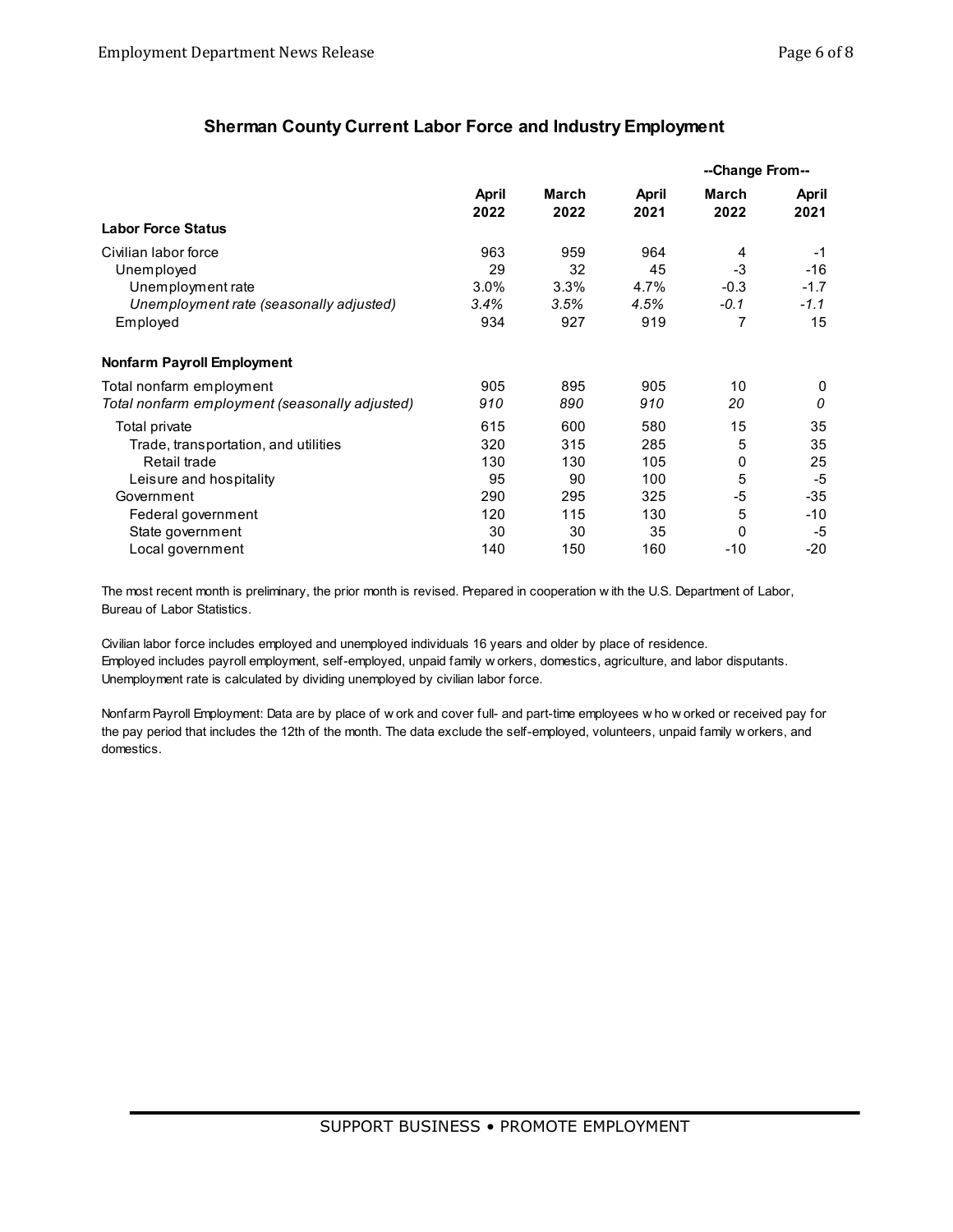#### **Wasco County Current Labor Force and Industry Employment**

|                                                 |                      |              |                      | --Change From--      |               |
|-------------------------------------------------|----------------------|--------------|----------------------|----------------------|---------------|
|                                                 | <b>April</b><br>2022 | <b>March</b> | <b>April</b><br>2021 | <b>March</b><br>2022 | April<br>2021 |
|                                                 |                      | 2022         |                      |                      |               |
| <b>Labor Force Status</b>                       |                      |              |                      |                      |               |
| Civilian labor force                            | 13,177               | 13,163       | 13,051               | 14                   | 126           |
| Unemployed                                      | 513                  | 562          | 767                  | $-49$                | $-254$        |
| Unemployment rate                               | 3.9%                 | 4.3%         | 5.9%                 | $-0.4$               | $-2.0$        |
| Unemployment rate (seasonally adjusted)         | 4.0%                 | 4.1%         | 5.6%                 | $-0.1$               | $-1.6$        |
| Employed                                        | 12,664               | 12,601       | 12,284               | 63                   | 380           |
| <b>Nonfarm Payroll Employment</b>               |                      |              |                      |                      |               |
| Total nonfarm employment                        | 10.130               | 10.120       | 9,900                | 10                   | 230           |
| Total nonfarm employment (seasonally adjusted)  | 10,210               | 10,320       | 9,980                | $-110$               | 230           |
| Total private                                   | 8,170                | 8,170        | 7,990                | 0                    | 180           |
| Mining, logging, and construction               | 500                  | 480          | 420                  | 20                   | 80            |
| Mining and logging                              | 60                   | 50           | 60                   | 10                   | $\mathbf 0$   |
| Construction                                    | 440                  | 430          | 360                  | 10                   | 80            |
| Manufacturing                                   | 540                  | 540          | 560                  | 0                    | $-20$         |
| Trade, transportation, and utilities            | 2,100                | 2,100        | 2,110                | 0                    | $-10$         |
| Wholesale trade                                 | 190                  | 180          | 180                  | 10                   | 10            |
| Retail trade                                    | 1,630                | 1,630        | 1,660                | 0                    | $-30$         |
| Transportation, warehousing, and utilities      | 280                  | 290          | 270                  | $-10$                | 10            |
| Information                                     | 350                  | 350          | 290                  | 0                    | 60            |
| <b>Financial activities</b>                     | 300                  | 300          | 300                  | $\mathbf{0}$         | $\Omega$      |
| Professional and business services              | 550                  | 540          | 510                  | 10                   | 40            |
| Education and health services                   | 2,240                | 2,320        | 2,360                | $-80$                | $-120$        |
| Ambulatory health care services                 | 460                  | 480          | 460                  | $-20$                | $\Omega$      |
| Nursing and residential care facilities         | 510                  | 520          | 520                  | $-10$                | $-10$         |
| Leisure and hospitality                         | 1,230                | 1,180        | 1,070                | 50                   | 160           |
| Accommodation and food services                 | 1,180                | 1,140        | 1,010                | 40                   | 170           |
| Other services                                  | 360                  | 360          | 370                  | 0                    | $-10$         |
| Government                                      | 1,960                | 1,950        | 1,910                | 10                   | 50            |
| Federal government                              | 270                  | 270          | 270                  | 0                    | $\mathbf 0$   |
| State government                                | 260                  | 260          | 260                  | 0                    | $\mathbf 0$   |
| Local government                                | 1,430                | 1,420        | 1,380                | 10                   | 50            |
| Indian tribal                                   | 10                   | 10           | 10                   | 0                    | 0             |
| Local education                                 | 770                  | 760          | 700                  | 10                   | 70            |
| Local government excluding education and tribal | 650                  | 650          | 670                  | 0                    | $-20$         |

The most recent month is preliminary, the prior month is revised. Prepared in cooperation w ith the U.S. Department of Labor, Bureau of Labor Statistics.

Civilian labor force includes employed and unemployed individuals 16 years and older by place of residence. Employed includes payroll employment, self-employed, unpaid family w orkers, domestics, agriculture, and labor disputants. Unemployment rate is calculated by dividing unemployed by civilian labor force.